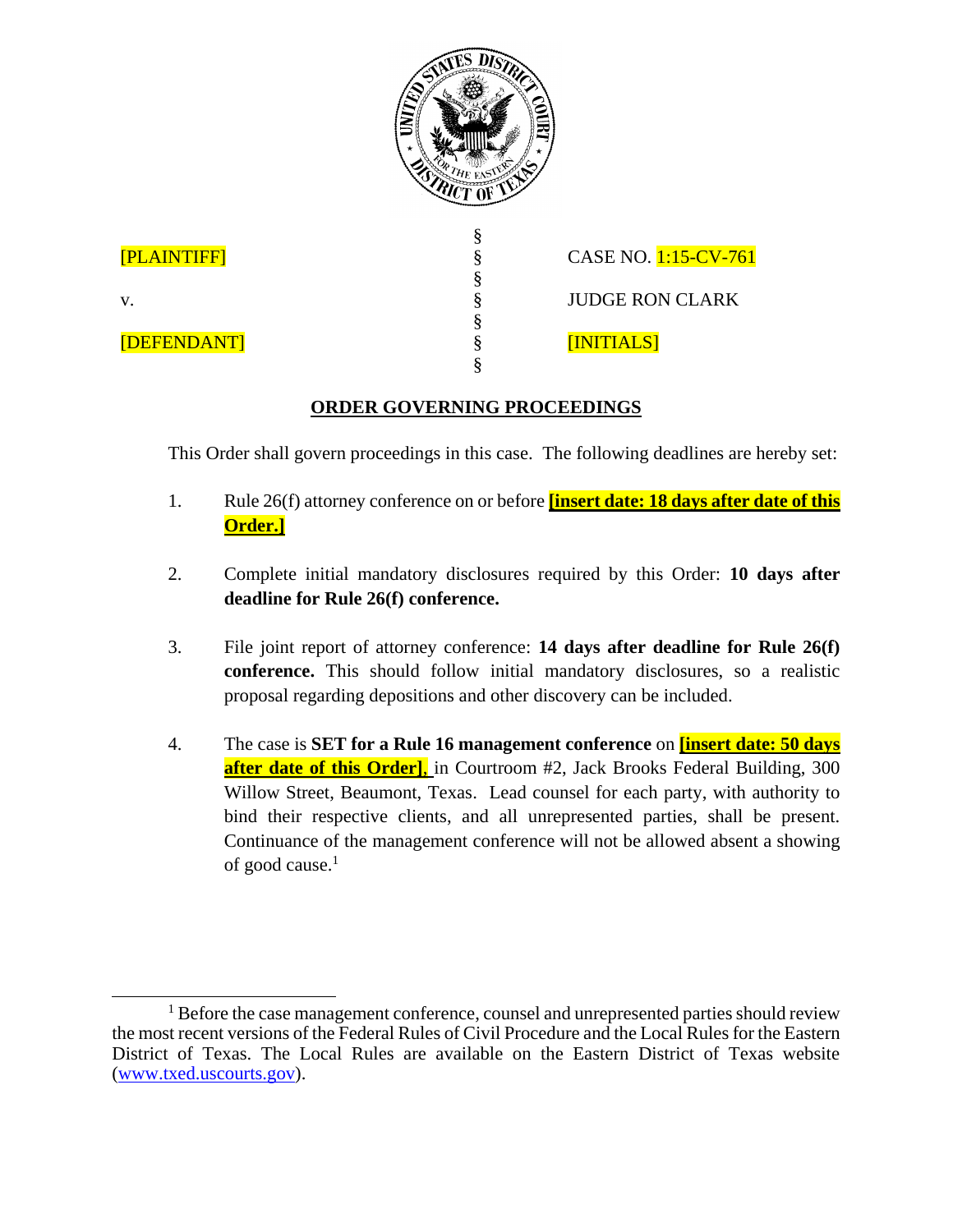#### **RULE 26(f) ATTORNEY CONFERENCE**

Rule 26(f) requires attorneys of record and all unrepresented parties to confer and attempt in good faith to agree on a proposed scheduling order (*see* Appendix 1) and to electronically file a joint report outlining their proposals. The conference may be by telephone.

Before commencing the Rule 26(f) conference, counsel must discuss settlement options with their clients, including whether an offer or demand should be made at the Rule 26(f) attorney conference. Counsel should also inquire whether their clients are amenable to trial before a United States magistrate judge. Parties willing to consent should file the appropriate form electronically (*see* form on Eastern District of Texas website) as soon as possible, so that the case can be reset for management conference before the magistrate judge to whom the case is assigned.

The parties must include the following matters in the joint conference report:

- 1. A brief factual and legal synopsis of the case.
- 2. The jurisdictional basis for this suit.
- 3. Confirm that initial mandatory disclosures required by Rule 26(a)(1) and this Order have been completed.
- 4. Proposed scheduling order deadlines. Appendix 1 has the standard deadlines. Explain any deviations from standard schedule. **Now is the time to inform the court of any special complexities or need for more time before the trial setting.**  The standard schedule is planned so that there is time to rule on dispositive motions before parties begin final trial preparation.
- 5. If the parties agree that mediation is appropriate, and the parties can agree upon a mediator, the name, address, and phone number of that mediator, and a proposed deadline should be stated. An early date is encouraged to reduce expenses. The court may appoint a mediator upon request.
- 6. The identity of persons expected to be deposed.
- 7. Any issues relating to disclosure or discovery of electronically stored information, including the form or forms in which it should be produced.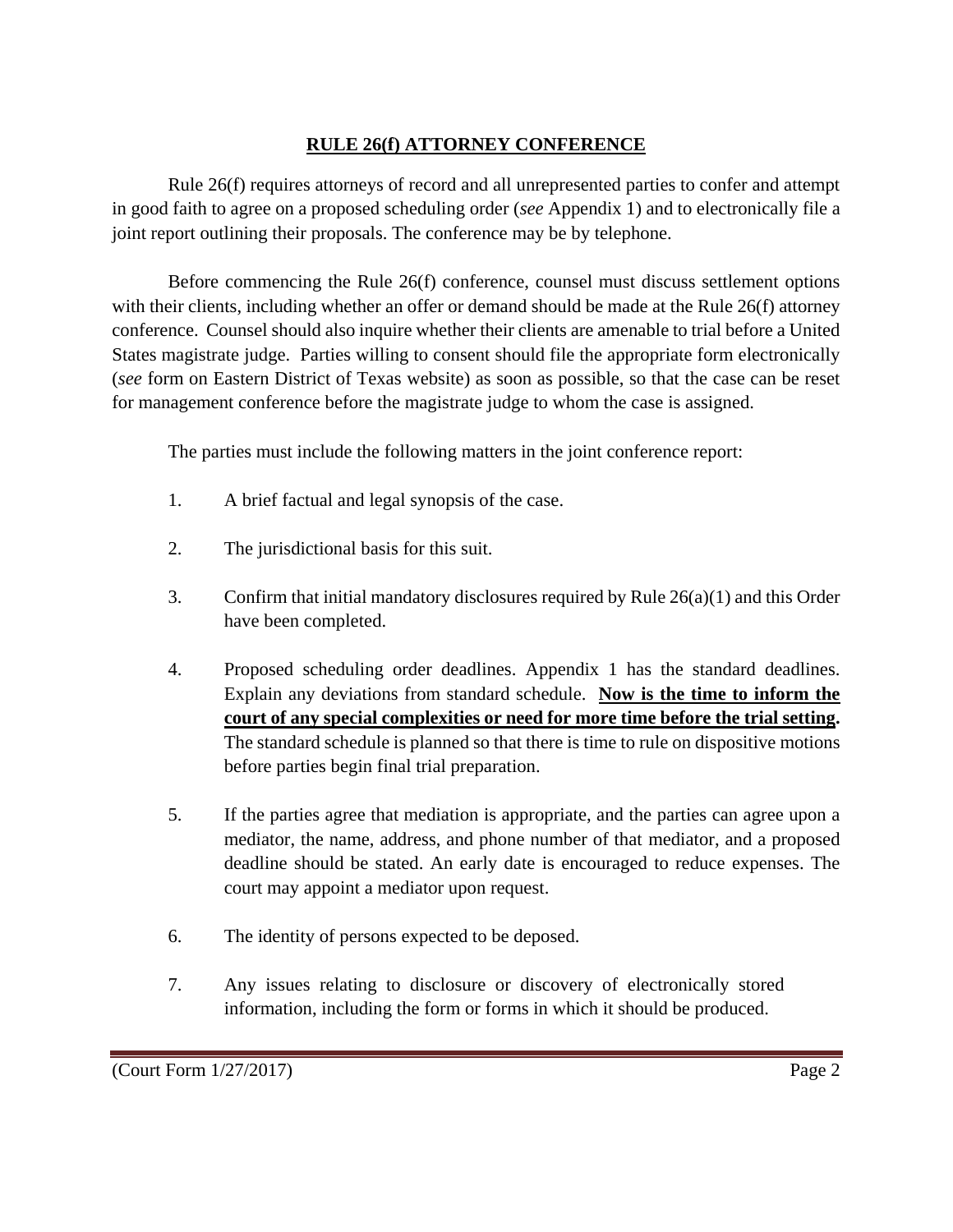- 8. Any agreements or disputes relating to asserting claims of privilege or preserving discoverable information, including electronically stored information and any agreements reached under Federal Rule of Evidence 502.
- 9. Whether any other orders should be entered by the court pursuant to Federal Rule of Civil Procedure 26(c) or 16(b), (c).
- 10. The names of the attorneys who will appear on behalf of the parties at the management conference (the appearing attorney must be an attorney of record and have full authority to bind the client).
- 11. Any other matters that counsel deem appropriate for inclusion in the joint conference report.

#### **CONTESTED MOTION PRACTICE**

Counsel and parties shall comply with Local Rules CV-7, 10, 11, and 56, in addition to the Federal Rules of Civil Procedure. Local Rule CV-7 requires you to attach affidavits and other supporting documents to the motion or response. Labeled tabs on the attachments to the courtesy copy will make it easier to find them.

If the motion with attachments exceeds twenty pages, the court requests that you bind the courtesy copy at the left to make it easier to read. This binding must be either spiral bound or three-hole punched *and* placed in a three-ring binder. You should print the docketed version of your motion from CM-ECF so that your motion includes the docket identifier at the top of each page.

Pursuant to Local Rule CV-7(b), highlight in the courtesy copy the portions of the affidavits or other supporting documents that are cited in your motion or response.

#### **SAFEGUARDING PERSONAL INFORMATION**

The Judicial Conference of the United States has implemented policies to protect sensitive private information about parties, witnesses, and others involved in a civil, criminal, or bankruptcy case. To that end, all documents filed with the court and made available to the public, whether electronically or on paper, should limit certain information as follows: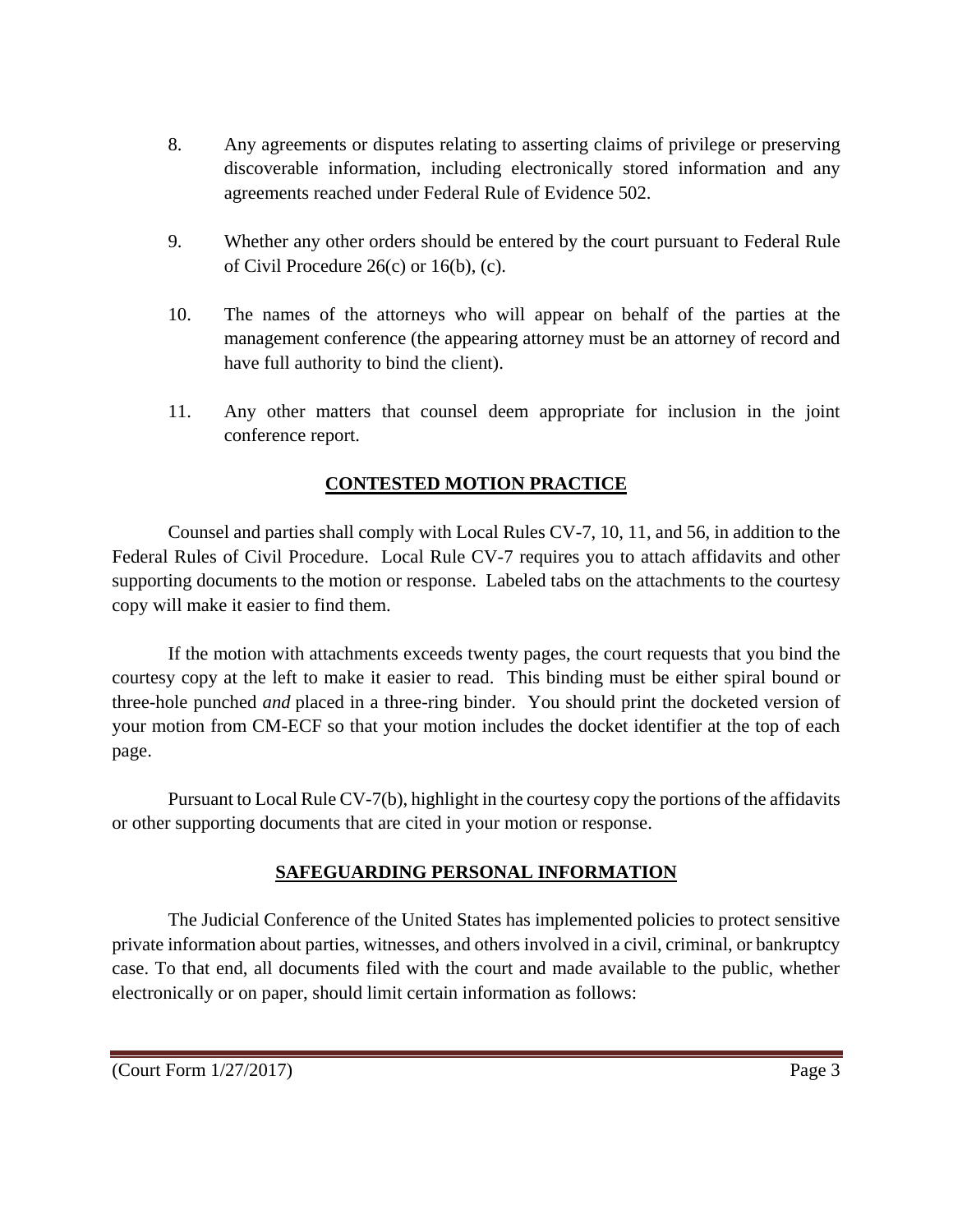- **for Social Security numbers, use only the last four digits;**
- **for financial account numbers, use only the last four digits;**
- for names of minor children, use only their initials;
- for dates of birth, use only the year; and
- (in criminal cases) for home addresses, use only the city and state.

If such information is elicited during testimony or other court proceedings, it will become available to the public when the official transcript is filed at the courthouse unless and until it is redacted. The better practice is for you to avoid introducing this information into the record in the first place. Please take this into account when questioning witnesses or making other statements in court.

#### **DISCOVERY**

Initial mandatory disclosures pursuant to Rule  $26(a)(1)$  shall be completed not later than ten days after the deadline for the Rule 26 attorney conference and shall include the following:

- 1. The correct names of the parties to the action.
- 2. The name and, if known, the address and telephone number of any potential parties to the action.
- 3. The name and, if known, the address and telephone number of persons having knowledge of facts relevant to a claim or defense of any party, a brief characterization of their connection to the case and a fair summary of the substance of the information known by such person. This may be combined with the list of persons required under Rule  $26(a)(1)(A)(i)$  so that two lists are not needed.
- 4. The records or the authorizations described in Local Rule CV-34.
- 5. A copy of all other documents, electronically stored information, witness statements, and tangible things in the possession, custody, or control of the disclosing party that are relevant to a claim or defense of any party. This may be combined with disclosures under Rule  $26(a)(1)(A)(ii)$  so that duplication is avoided. Parties are encouraged to agree upon provision of information by electronic means.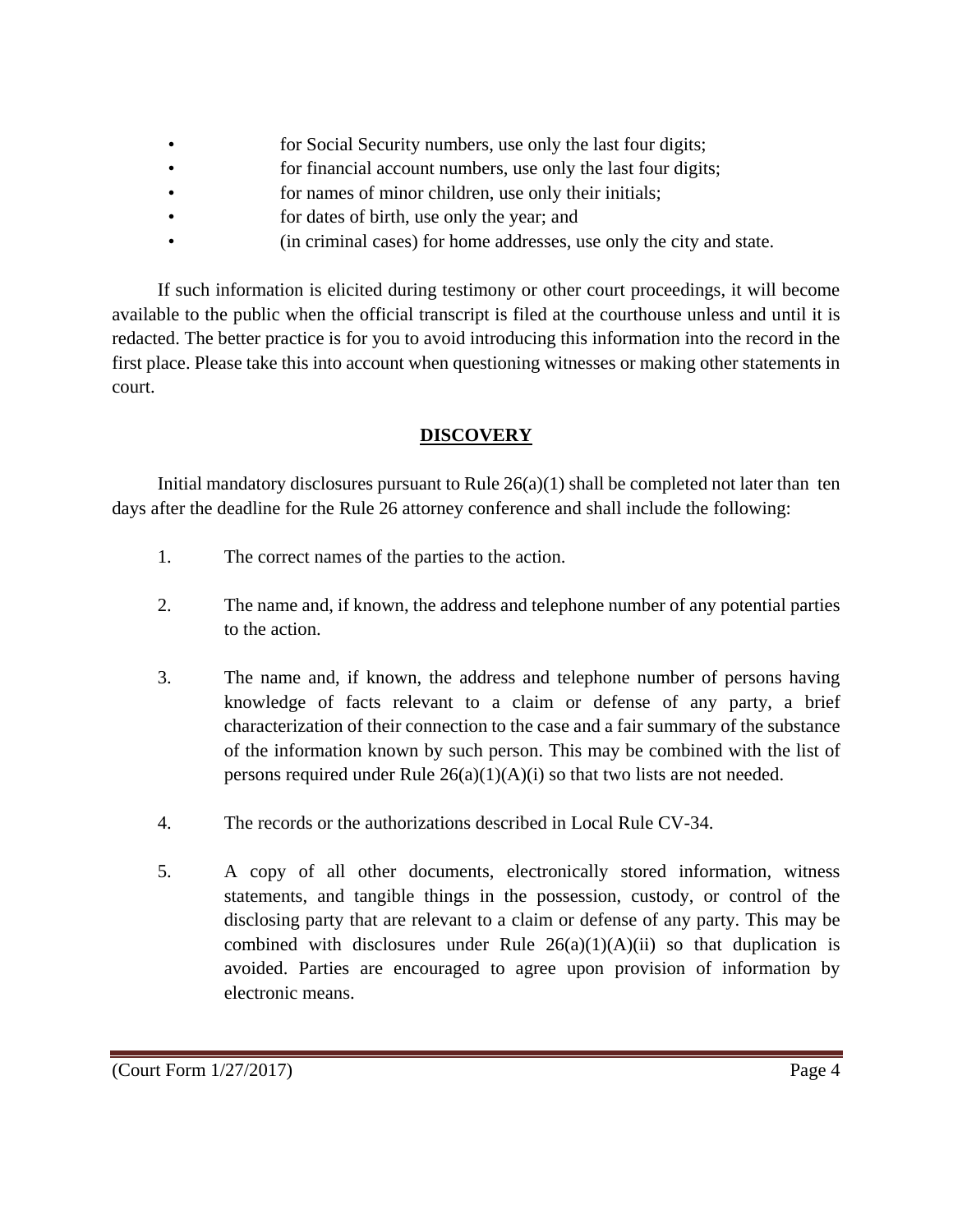*See* Local Rule CV-26(d) for meaning of "relevant to the claim or defense of any party." **A party that fails to timely disclose such information will not, unless such failure is harmless, be permitted to use such evidence at trial, at a hearing, or in support of a motion.** A party is not excused from making its disclosures because it has not fully completed its investigation of the case.

Early Rule 34 requests may be delivered in compliance with Rule 26(d)(2). *See* Fed. R. Civ. P. 26(d)(2). But, these requests are not considered served until the Rule 26(f) conference has occurred. All other discovery shall not commence until the Rule 26(f) conference, (*See* Fed. R. Civ. P. 26(d), 34) except that depositions may be taken by agreement, and initial mandatory disclosure **shall** occur, before the Rule 16 management conference, so that counsel are in a position to intelligently discuss additional required discovery, and scheduling of the case. Following the management conference, the court will enter a scheduling order setting deadlines controlling disposition of the case.

The fact that the scheduling order will have a deadline for completion of discovery is **NOT** an invitation, or authorization, to withhold documents or information required to be disclosed as part of initial mandatory disclosures, under the guise of "supplementation." Attorneys are expected to review their client's files and to conduct at least preliminary interviews of their clients and potential witnesses under their control, so as to fully comply with the initial mandatory disclosure requirements by the deadline set in this Order.

These procedures should allow witnesses to be efficiently deposed, experts to be timely identified and prepared to testify, and any follow-up paper discovery to be completed by the deadline set for completion of discovery. The court expects that, in most cases, after reading the pleadings and reviewing the opposing party's initial disclosures an attorney should be alerted to any remaining information that should have been disclosed. A frank discussion of the issues and discovery during the Rule 26 attorney conference should inform counsel about the information that will be provided by agreement and whether there are disputes that should be brought before the court at the Rule 16 management conference. A party asserting that any information is confidential should immediately apply to the court for entry of a protective order. Unless a request is made for modification, the court will use its standard Protective Order, found on ED Texas website at Judges / Chief Judge Ron Clark / Standard Forms.

#### **DISCOVERY DISPUTES**

A magistrate judge is available during business hours to immediately hear discovery disputes and to enforce provisions of the rules. The hotline is the best means to obtain an immediate ruling on whether a discovery request is relevant to any claims or defenses and on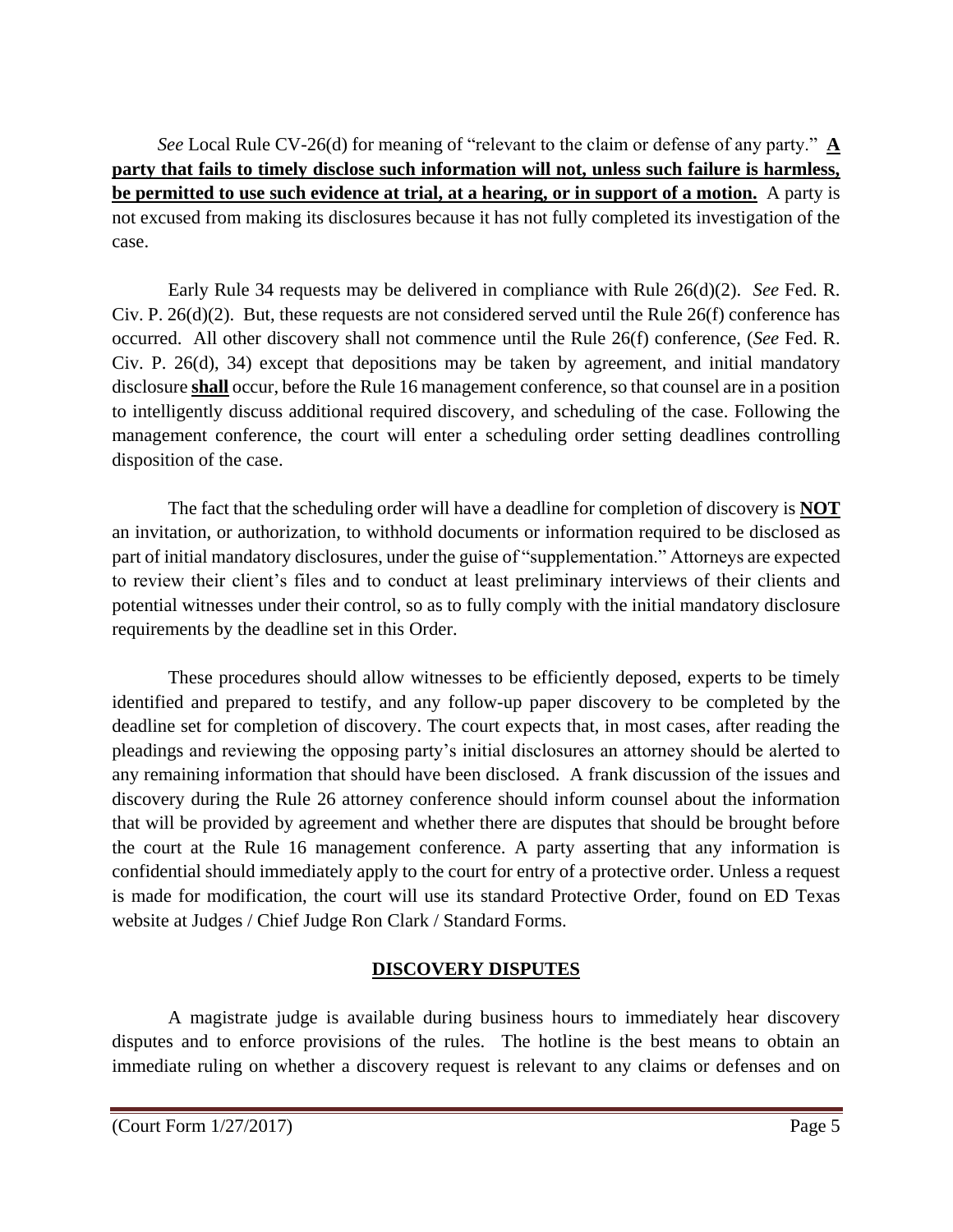disputes that arise during depositions. The hotline number is (903) 590-1198. *See* Local Rule CV-26(e).

**Before filing** a motion to compel, a motion to quash, or a motion for protection from discovery, lead counsel must confer in good faith concerning the disputes. If agreement can not be reached, counsel should call the hotline. If the magistrate judge on duty is not available within a reasonable time, counsel should call this court and determine whether Judge Clark is available for a phone conference.

**Before calling** the magistrate judge or this court on any dispute arising outside of a deposition, any attorney would be well advised to list, in about a half a page, the key points counsel wishes to make, any pertinent record references, and the applicable rule provision, statute, or case that supports counsel's position.

**Electronic discovery:** In cases involving disputes over extensive electronic discovery counsel for both sides shall review the court's [Model] Order Regarding E-Discovery in Patent Cases before contacting the Hotline or filing motions to compel or to quash. The order can be modified for use in any case in which electronic discovery is an issue, and any ruling of the court on conduct of electronic discovery will likely be based, at least in part, on that model order. *See*  ED Texas Website under Quick Links / Forms / Patent Forms / Order Regarding E-Discovery in Patent Cases.

## **FAILURE TO SERVE**

Any defendant who has not been served with the summons and complaint within ninety days after the filing of the complaint shall be dismissed, **without further notice**, unless prior to such time the party on whose behalf such service is required shows good cause why service has not been made. *See* FED. R. CIV. P. 4(m).

## **FICTITIOUS PARTIES**

The name of every party shall be set out in the complaint. *See* FED. R. CIV. P. 10(a). The use of fictitious names is disfavored by federal courts. *Doe v. Blue Cross & Blue Shield*, 112 F.3d 869 (7th Cir. 1997). It is hereby **ORDERED** that this action be **DISMISSED** as to all fictitious parties. Dismissal is without prejudice to the right of any party to take advantage of the provisions of Federal Rule of Civil Procedure 15(c).

## **SETTLEMENT**

Plaintiff's counsel shall immediately notify the court upon settlement.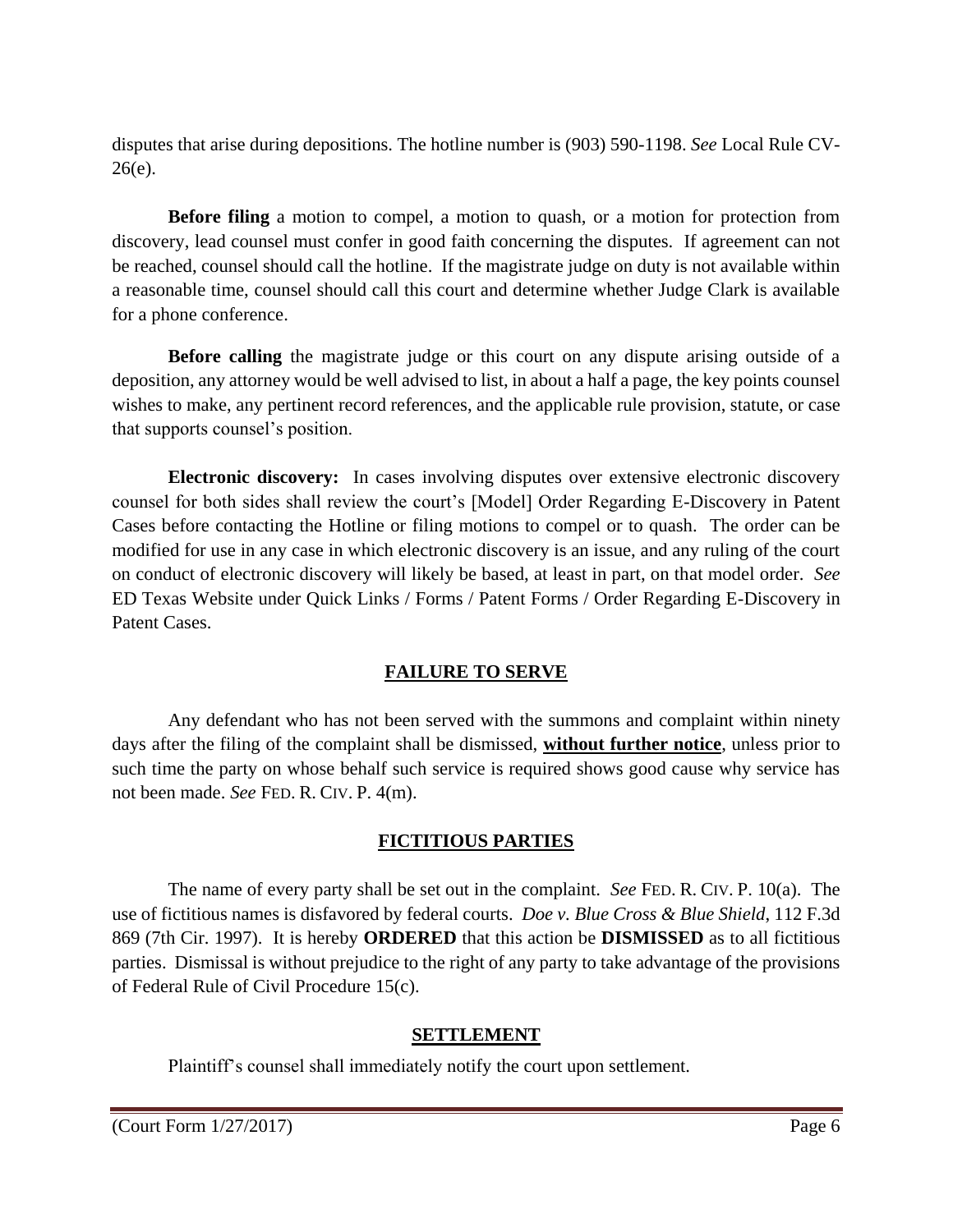#### **COMPLIANCE**

Attorneys and pro se litigants who appear in this court must comply with the deadlines set forth in the Federal Rules of Civil Procedure, the Local Rules for the Eastern District of Texas and this order. **A party is not excused from the requirements of a Rule or scheduling order by virtue of the fact that dispositive motions are pending, the party has not completed its investigation, the party challenges the sufficiency of the opposing party's disclosure, or because another party has failed to comply with this Order or the rules**.

Failure to comply with relevant provisions of the Local Rules, the Federal Rules of Civil Procedure, or this order may result in the exclusion of evidence at trial, the imposition of sanctions by the court, or both. Counsel are reminded of Local Rule AT-3, particularly AT-3(I)  $\&$  (J).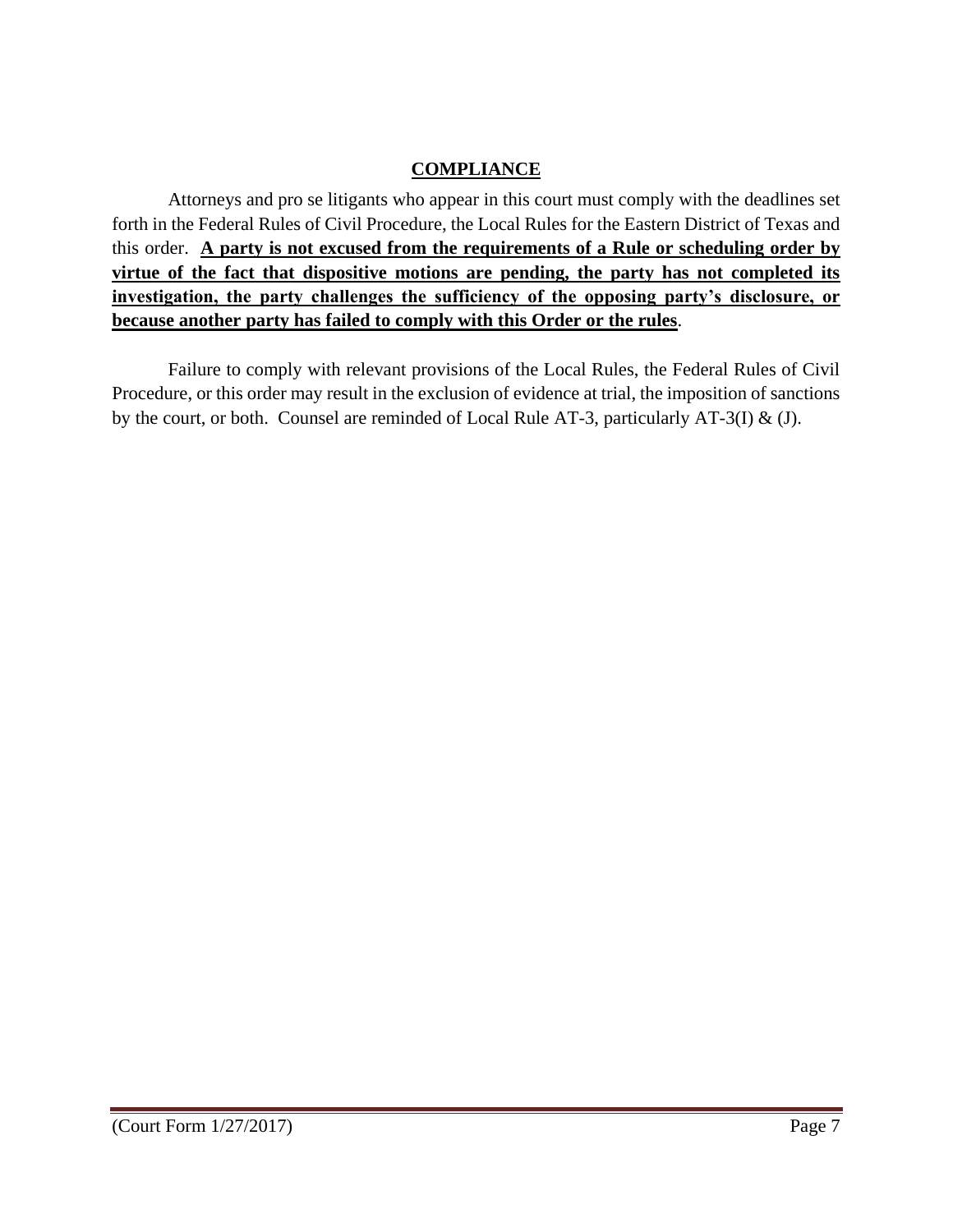# **APPENDIX 1**

#### **PROPOSED SCHEDULING ORDER DEADLINES**

The following actions shall be completed by the date indicated.<sup>1</sup> The dates indicated are the standard for most cases. Counsel should be prepared to explain the need for requested changes.

|                                                  | Deadline for motions to transfer                                                                                                                                                                                                                                                                                                                                                                                                  |
|--------------------------------------------------|-----------------------------------------------------------------------------------------------------------------------------------------------------------------------------------------------------------------------------------------------------------------------------------------------------------------------------------------------------------------------------------------------------------------------------------|
| (1 week after mgmt conf.)                        |                                                                                                                                                                                                                                                                                                                                                                                                                                   |
| (6 weeks after mgmt conf.)                       | Deadline to add parties                                                                                                                                                                                                                                                                                                                                                                                                           |
|                                                  | If parties plan to mediate, state date parties propose. This<br>should be as early as possible, to avoid expense.                                                                                                                                                                                                                                                                                                                 |
| (10 weeks after mgmt conf.)                      | Deadline to designate expert witnesses and reports on<br>issues for which the party bears the burden of proof,<br>pursuant to Federal Rule of Civil Procedure $26(a)(2)$ and<br>Local Rule CV-26(b).                                                                                                                                                                                                                              |
| (12 weeks after mgmt conf.)                      | Deadline for Plaintiffs to file amended pleadings. A motion<br>for leave to amend is not necessary.                                                                                                                                                                                                                                                                                                                               |
| 7 weeks after disclosure<br>of an expert is made | Deadline to object to any other party's expert witnesses.<br>Objections shall be made by a motion to strike or limit<br>expert testimony and shall be accompanied by a copy of the<br>expert's report in order to provide the court with all the<br>information necessary to make a ruling on any objection.<br>The court will not accept objections to experts filed in any<br>form—i.e., motions in limine—after this date. $2$ |
|                                                  | Expert reports should include the categories of information<br>set out in Federal Rule of Civil Procedure $26(a)(2)(B)(i)-(vi)$                                                                                                                                                                                                                                                                                                   |

 $\overline{a}$ <sup>1</sup> If a deadline falls on a Saturday, Sunday, or a legal holiday as defined in Federal Rule of Civil Procedure 6, the effective date is the first federal court business day following the deadline imposed.

 $2$  This requirement has two goals: (1) to encourage early disclosure of experts so that if one is struck, the party will have time to find another; and (2) to avoid the gamesmanship that has become common as parties attempt to disqualify experts with a motion in limine thus distracting opponents during final trial preparations and perhaps even blocking testimony required to establish a claim or defense.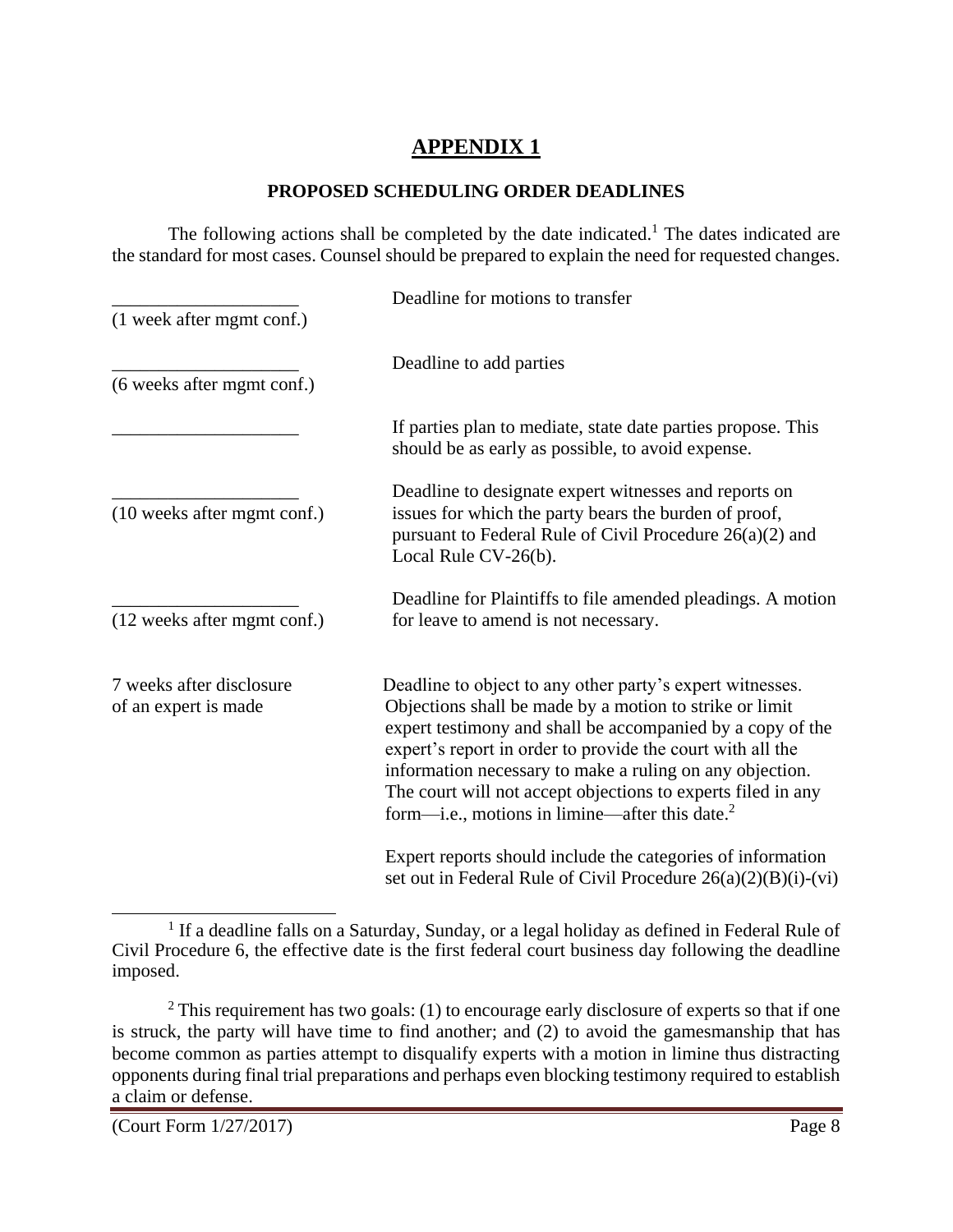|                                                              | and $26(a)(2)(C)(i)$ -(ii). Challenges to expert reports include<br>those set out in Federal Rule of Evidence 702(a)-(d) and<br>703.                                                                                                                                                                                                                                                  |
|--------------------------------------------------------------|---------------------------------------------------------------------------------------------------------------------------------------------------------------------------------------------------------------------------------------------------------------------------------------------------------------------------------------------------------------------------------------|
| (14 weeks after mgmt conf.)                                  | Deadline for Defendant's final amended pleadings. A<br>motion for leave to amend is not necessary.                                                                                                                                                                                                                                                                                    |
| (16 weeks after mgmt conf.)                                  | Deadline to designate expert witnesses and reports on<br>issues for which the party does not bear the burden of<br>proof, pursuant to Federal Rule of Civil Procedure $26(a)(2)$<br>and Local Rule CV-26(b)                                                                                                                                                                           |
| (18 weeks after mgmt conf.)                                  | Deadline for motions to dismiss, motions for summary<br>judgment, or other dispositive motions.                                                                                                                                                                                                                                                                                       |
| (28 weeks after mgmt conf.)                                  | All discovery shall be commenced in time to be completed<br>by this date.                                                                                                                                                                                                                                                                                                             |
|                                                              | Notice of intent to offer certified records                                                                                                                                                                                                                                                                                                                                           |
| (9 weeks before docket call)<br>(8 weeks before docket call) | Counsel and unrepresented parties are each responsible for<br>contacting opposing counsel and unrepresented parties to<br>determine how they will prepare the Joint Final Pretrial<br>Order and Joint Proposed Jury Instructions and Verdict<br>Form (or Proposed Findings of Fact and Conclusions of<br>Law in non-jury cases).                                                      |
|                                                              | To avoid the cost of designating deposition extracts and<br>objecting to same, counsel shall discuss witnesses who<br>have to be presented by deposition. Counsel should agree<br>on a list of witnesses whom each counsel will subpoena, or<br>if beyond the subpoena range (see Federal Rule of Civil<br>Procedure 45), whom each counsel will arrange to have<br>present at trial. |
| (6 weeks before docket call)                                 | Motions in limine due.<br>Deadline to file Joint Final Pretrial Order. (Obtain form for<br>Exhibit List from Eastern District's website.)                                                                                                                                                                                                                                             |
|                                                              | Response to motions in limine due. <sup>3</sup>                                                                                                                                                                                                                                                                                                                                       |

<sup>&</sup>lt;sup>3</sup> To save time and space, respond only to items objected to. All others will be considered to be agreed. Opposing counsel **shall confer** in an attempt to resolve any dispute over the motions in limine within five calendar days of the filing of any response. The parties shall notify the court of all issues which are resolved.

 $\overline{\phantom{a}}$